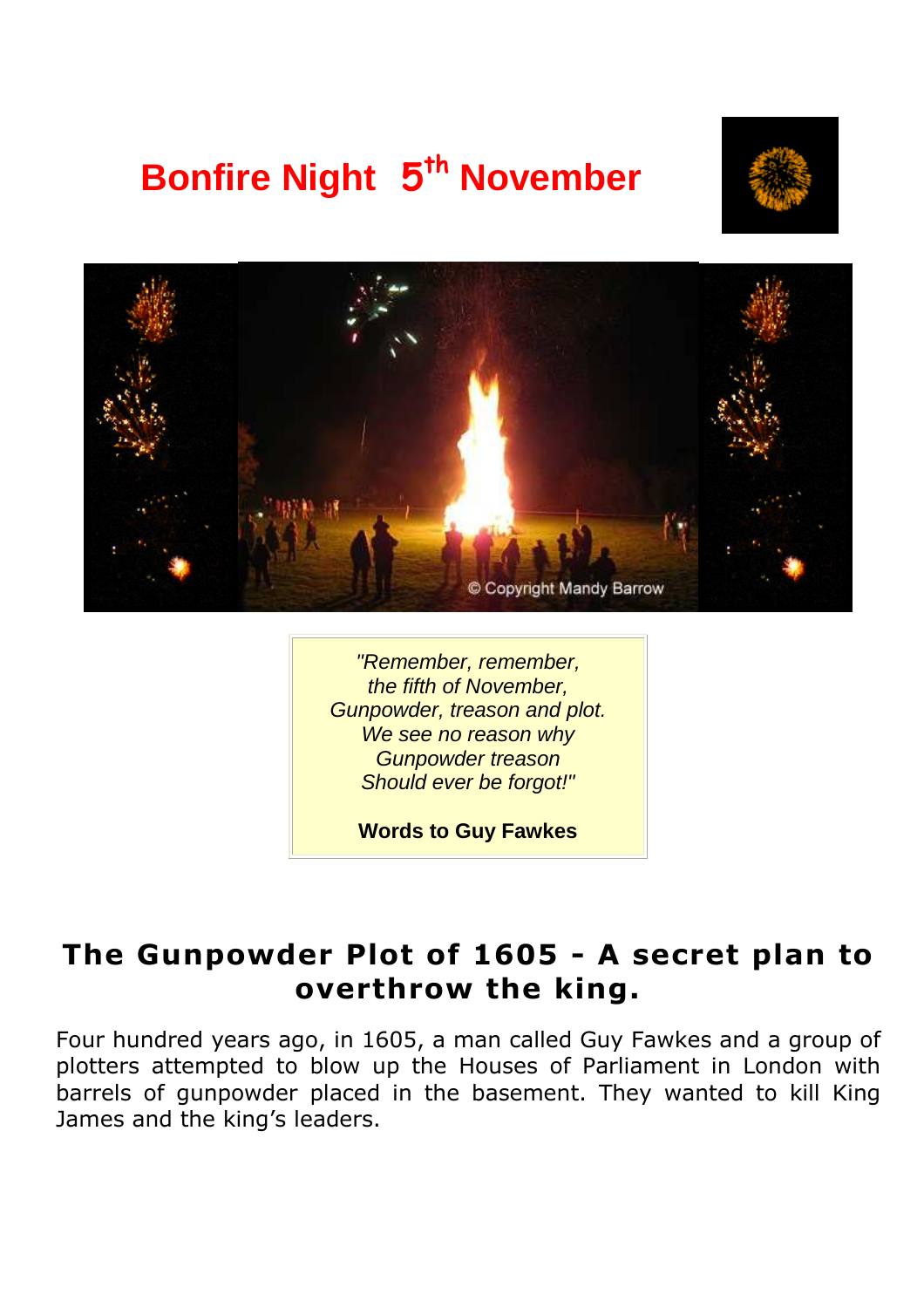

#### **Why did Guy Fawkes want to kill King James 1st and the king's leaders?**

When Queen Elizabeth 1st took the throne of England she made some laws against the Roman Catholics. Guy Fawkes was one of a small group of Catholics who felt that the government was treating Roman Catholics unfairly. They hoped that King James 1st would change the laws, but he didn't.

Catholics had to practise their religion in secret. There were even fines for people who didn't attend the Protestant church on Sunday or on holy days. James 1st passed more laws against the Catholics when he became king.

## **What happened - the Gunpowder Plot**

A group of men led by Robert Catesby plotted to kill King James and blow up the Houses of Parliament, the place where the laws that governed England were made.





Guy Fawkes was one of a group of men

The plot was simple - the next time Parliament was opened by King James l, they would blow up everyone there with gunpowder. The men bought a house next door to the parliament building. The house had a cellar which went under the parliament building. They planned to put gunpowder under the house and blow up parliament and the king.

### **Guy Fawkes Discovered**

Guy Fawkes was given the job to keep the barrels of gunpowder and to light the fuse. On the morning of  $5<sup>th</sup>$  November, soldiers discovered Guy hidden in the cellar and arrested him. The trail of gunpowder at his feet would never be lit.